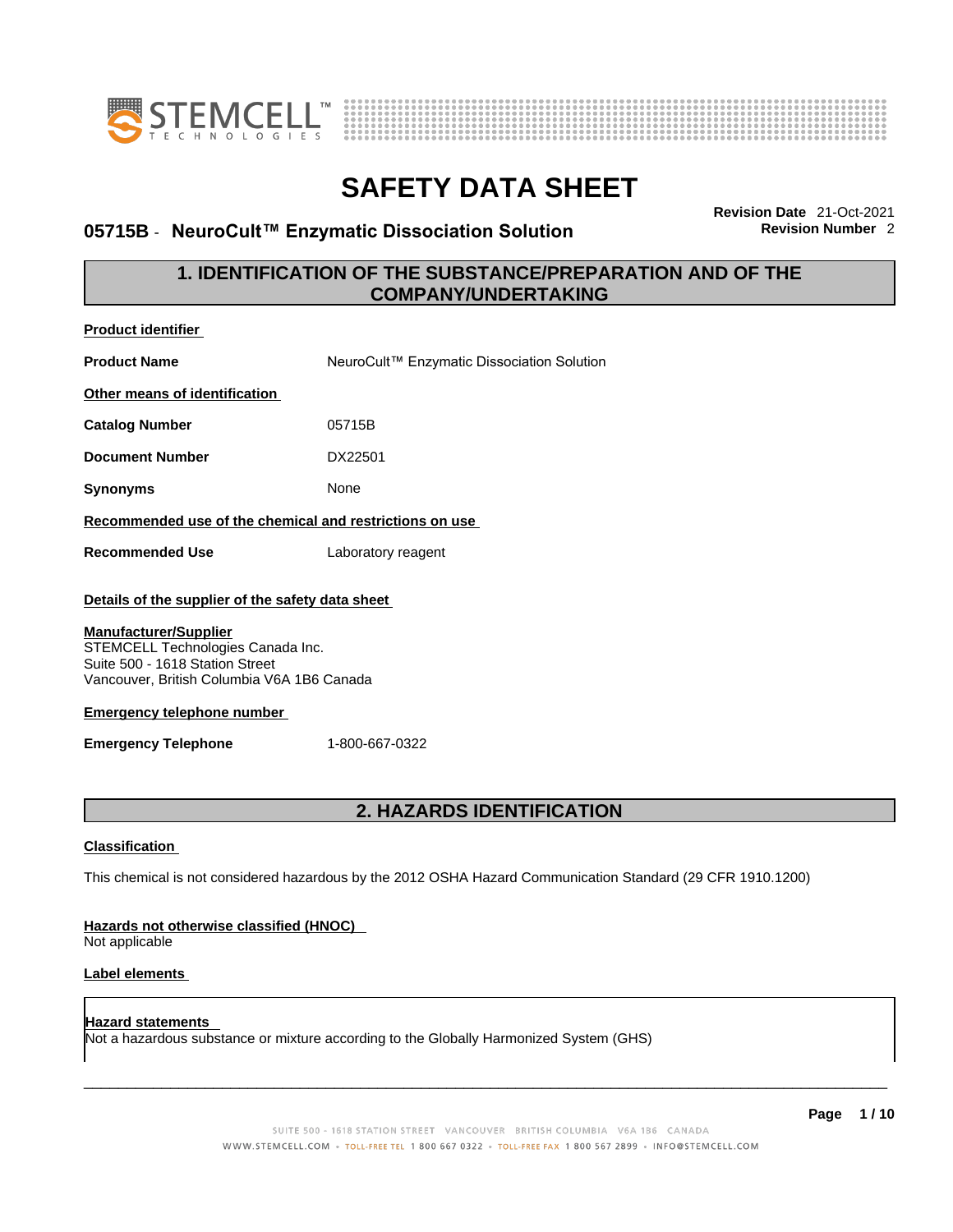



# \_\_\_\_\_\_\_\_\_\_\_\_\_\_\_\_\_\_\_\_\_\_\_\_\_\_\_\_\_\_\_\_\_\_\_\_\_\_\_\_\_\_\_\_\_\_\_\_\_\_\_\_\_\_\_\_\_\_\_\_\_\_\_\_\_\_\_\_\_\_\_\_\_\_\_\_\_\_\_\_\_\_\_\_\_\_\_\_\_\_\_\_\_ **Revision Date** 21-Oct-2021 **05715B** - **NeuroCult™ Enzymatic Dissociation Solution Revision Number** 2

The product contains no substances which at their given concentration, are considered to be hazardous to health.

**Appearance** Clear **Physical state** Liquid

**Odor** No data available

**Other Information**  Not applicable

**Unknown acute toxicity** 7.63E-06 % of the mixtureconsists of ingredient(s) of unknown toxicity

7.63E-06 % of the mixture consists of ingredient(s) of unknown acute oral toxicity

7.63E-06 % of the mixture consists of ingredient(s) of unknown acute dermal toxicity

7.63E-06  $%$  of the mixture consists of ingredient(s) of unknown acute inhalation toxicity (gas)

7.63E-06 % of the mixture consists of ingredient(s) of unknown acute inhalation toxicity (vapor)

7.63E-06 % of the mixture consists of ingredient(s) of unknown acute inhalation toxicity (dust/mist)

### **3. COMPOSITION/INFORMATION ON INGREDIENTS**

#### **Substance**

Not applicable.

#### **Mixture**

Not a hazardous substance or mixture according to the Globally Harmonized System (GHS)

\*The exact percentage (concentration) of composition has been withheld as a trade secret.

### **4. FIRST AID MEASURES**

#### **Description of first aid measures**

| <b>Inhalation</b>   | Remove to fresh air.                                                                                                    |
|---------------------|-------------------------------------------------------------------------------------------------------------------------|
| Eye contact         | Rinse thoroughly with plenty of water for at least 15 minutes, lifting lower and upper eyelids.<br>Consult a physician. |
| <b>Skin contact</b> | Wash skin with soap and water.                                                                                          |
| Ingestion           | Clean mouth with water and drink afterwards plenty of water.                                                            |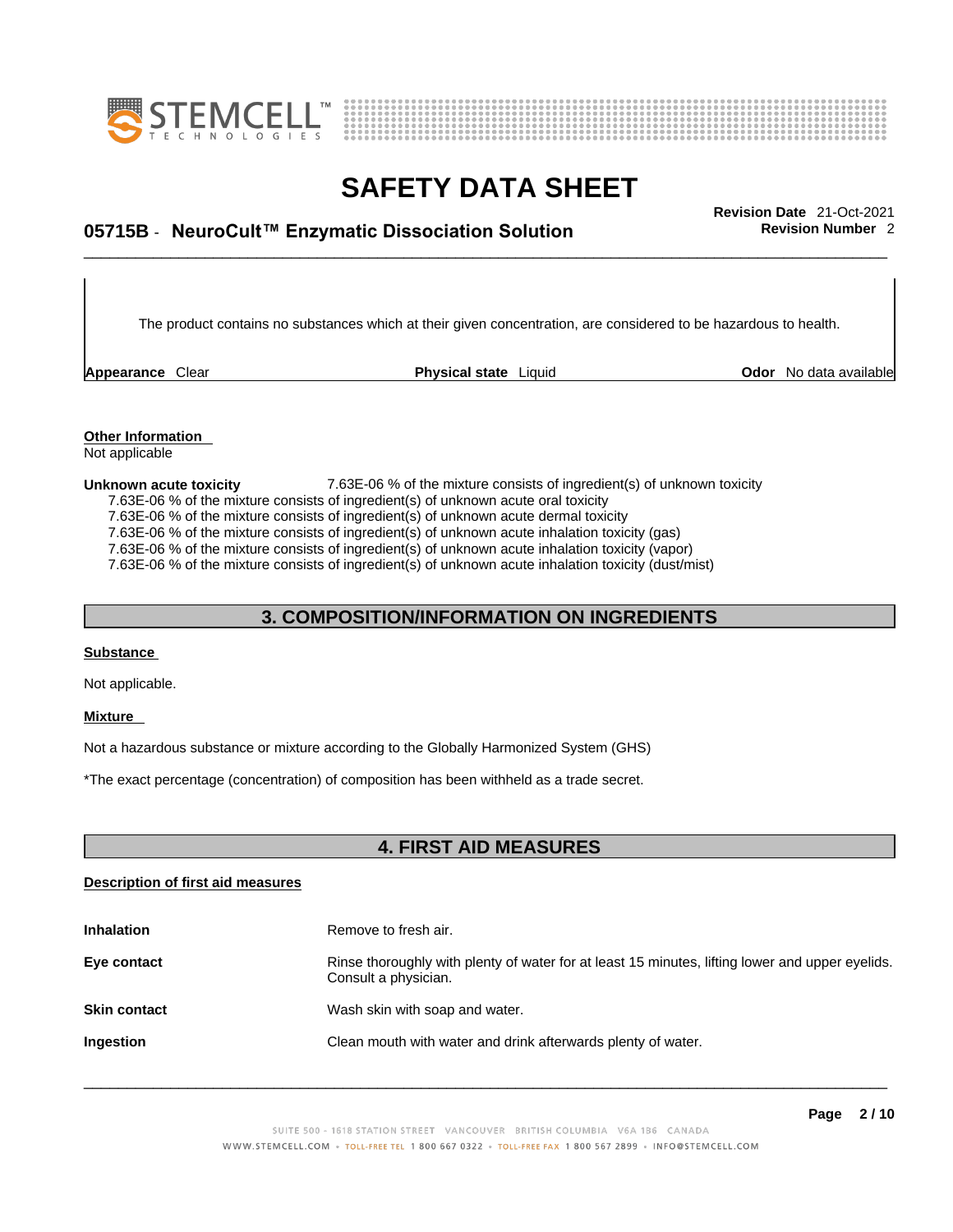



# \_\_\_\_\_\_\_\_\_\_\_\_\_\_\_\_\_\_\_\_\_\_\_\_\_\_\_\_\_\_\_\_\_\_\_\_\_\_\_\_\_\_\_\_\_\_\_\_\_\_\_\_\_\_\_\_\_\_\_\_\_\_\_\_\_\_\_\_\_\_\_\_\_\_\_\_\_\_\_\_\_\_\_\_\_\_\_\_\_\_\_\_\_ **Revision Date** 21-Oct-2021 **05715B** - **NeuroCult™ Enzymatic Dissociation Solution Revision Number** 2

| Most important symptoms and effects, both acute and delayed                                                      |                                                                                                                                       |  |
|------------------------------------------------------------------------------------------------------------------|---------------------------------------------------------------------------------------------------------------------------------------|--|
| <b>Symptoms</b>                                                                                                  | No information available.                                                                                                             |  |
| Indication of any immediate medical attention and special treatment needed                                       |                                                                                                                                       |  |
| Note to physicians                                                                                               | Treat symptomatically.                                                                                                                |  |
|                                                                                                                  |                                                                                                                                       |  |
|                                                                                                                  | <b>5. FIRE-FIGHTING MEASURES</b>                                                                                                      |  |
| <b>Suitable Extinguishing Media</b>                                                                              | Use extinguishing measures that are appropriate to local circumstances and the<br>surrounding environment.                            |  |
| Unsuitable extinguishing media                                                                                   | CAUTION: Use of water spray when fighting fire may be inefficient.                                                                    |  |
| Specific hazards arising from the<br>chemical                                                                    | No information available.                                                                                                             |  |
| <b>Explosion data</b><br><b>Sensitivity to Mechanical Impact None.</b><br><b>Sensitivity to Static Discharge</b> | None.                                                                                                                                 |  |
| Special protective equipment for<br>fire-fighters                                                                | Firefighters should wear self-contained breathing apparatus and full firefighting turnout<br>gear. Use personal protection equipment. |  |

#### **6. ACCIDENTAL RELEASE MEASURES**

#### **Personal precautions, protective equipment and emergency procedures**

| Ensure adequate ventilation.                                                         |  |  |
|--------------------------------------------------------------------------------------|--|--|
|                                                                                      |  |  |
|                                                                                      |  |  |
| See Section 12 for additional Ecological Information.                                |  |  |
| Methods and material for containment and cleaning up                                 |  |  |
| Prevent further leakage or spillage if safe to do so.                                |  |  |
| Pick up and transfer to properly labeled containers.                                 |  |  |
| Clean contaminated objects and areas thoroughly observing environmental regulations. |  |  |
|                                                                                      |  |  |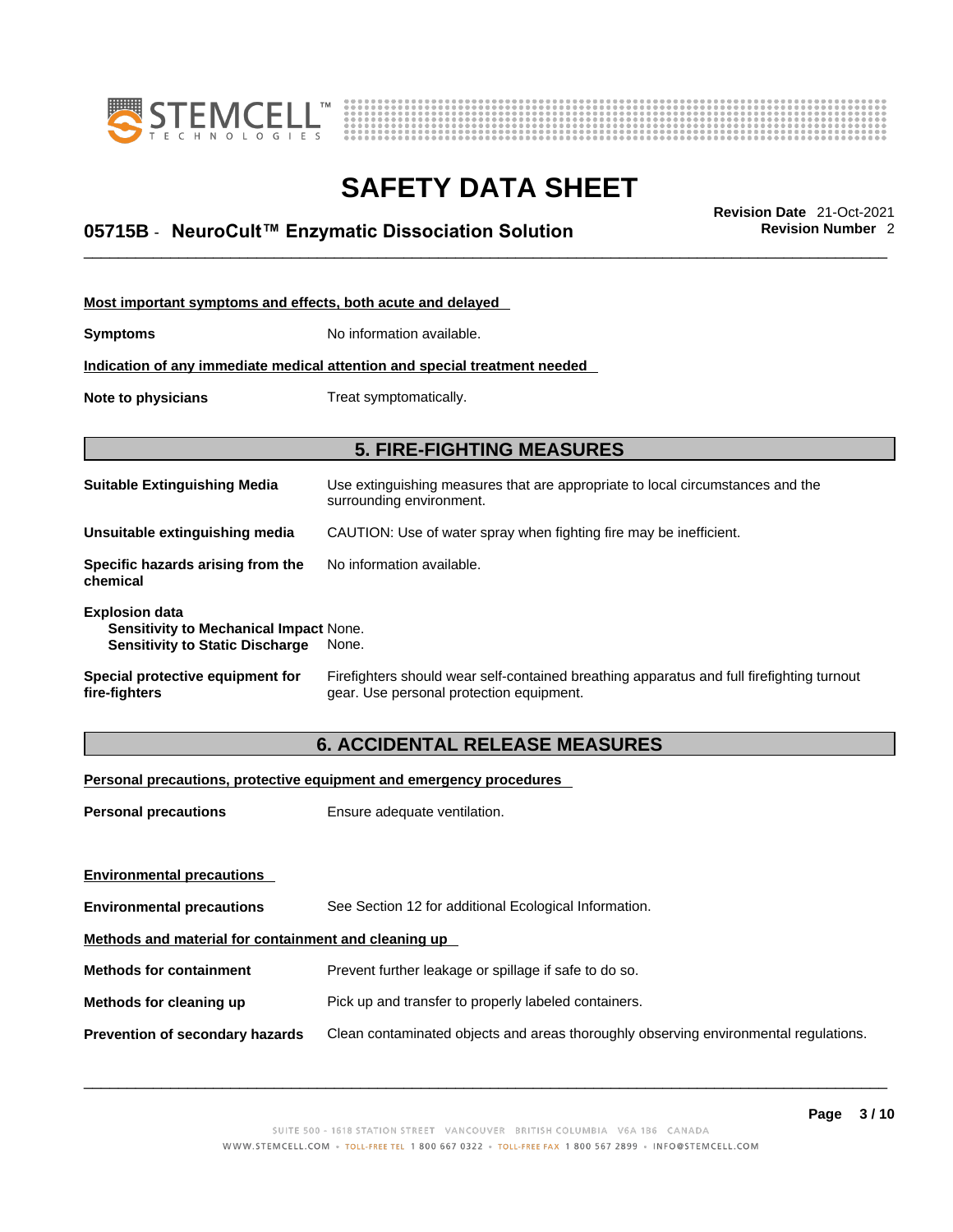



# \_\_\_\_\_\_\_\_\_\_\_\_\_\_\_\_\_\_\_\_\_\_\_\_\_\_\_\_\_\_\_\_\_\_\_\_\_\_\_\_\_\_\_\_\_\_\_\_\_\_\_\_\_\_\_\_\_\_\_\_\_\_\_\_\_\_\_\_\_\_\_\_\_\_\_\_\_\_\_\_\_\_\_\_\_\_\_\_\_\_\_\_\_ **Revision Date** 21-Oct-2021 **05715B** - **NeuroCult™ Enzymatic Dissociation Solution Revision Number** 2

|                                                              | 7. HANDLING AND STORAGE                                                                                                                                                     |
|--------------------------------------------------------------|-----------------------------------------------------------------------------------------------------------------------------------------------------------------------------|
| <b>Precautions for safe handling</b>                         |                                                                                                                                                                             |
| Advice on safe handling                                      | Handle in accordance with good industrial hygiene and safety practice.                                                                                                      |
| Conditions for safe storage, including any incompatibilities |                                                                                                                                                                             |
| <b>Storage Conditions</b>                                    | Store in accordance with information listed on the Product Information Sheet (PIS).                                                                                         |
|                                                              | 8. EXPOSURE CONTROLS/PERSONAL PROTECTION                                                                                                                                    |
| <b>Control parameters</b>                                    |                                                                                                                                                                             |
| <b>Exposure Limits</b>                                       | This product, as supplied, does not contain any hazardous materials with occupational<br>exposure limits established by the region specific regulatory bodies.              |
| <b>Appropriate engineering controls</b>                      |                                                                                                                                                                             |
| <b>Engineering controls</b>                                  | Showers<br>Eyewash stations<br>Ventilation systems.                                                                                                                         |
|                                                              | Individual protection measures, such as personal protective equipment                                                                                                       |
| <b>Eye/face protection</b>                                   | No special protective equipment required.                                                                                                                                   |
| Skin and body protection                                     | No special protective equipment required.                                                                                                                                   |
| <b>Respiratory protection</b>                                | No protective equipment is needed under normal use conditions. If exposure limits are<br>exceeded or irritation is experienced, ventilation and evacuation may be required. |
| <b>General hygiene considerations</b>                        | Handle in accordance with good industrial hygiene and safety practice.                                                                                                      |

### **9. PHYSICAL AND CHEMICAL PROPERTIES**

**Information on basic physical and chemical properties Physical state** Liquid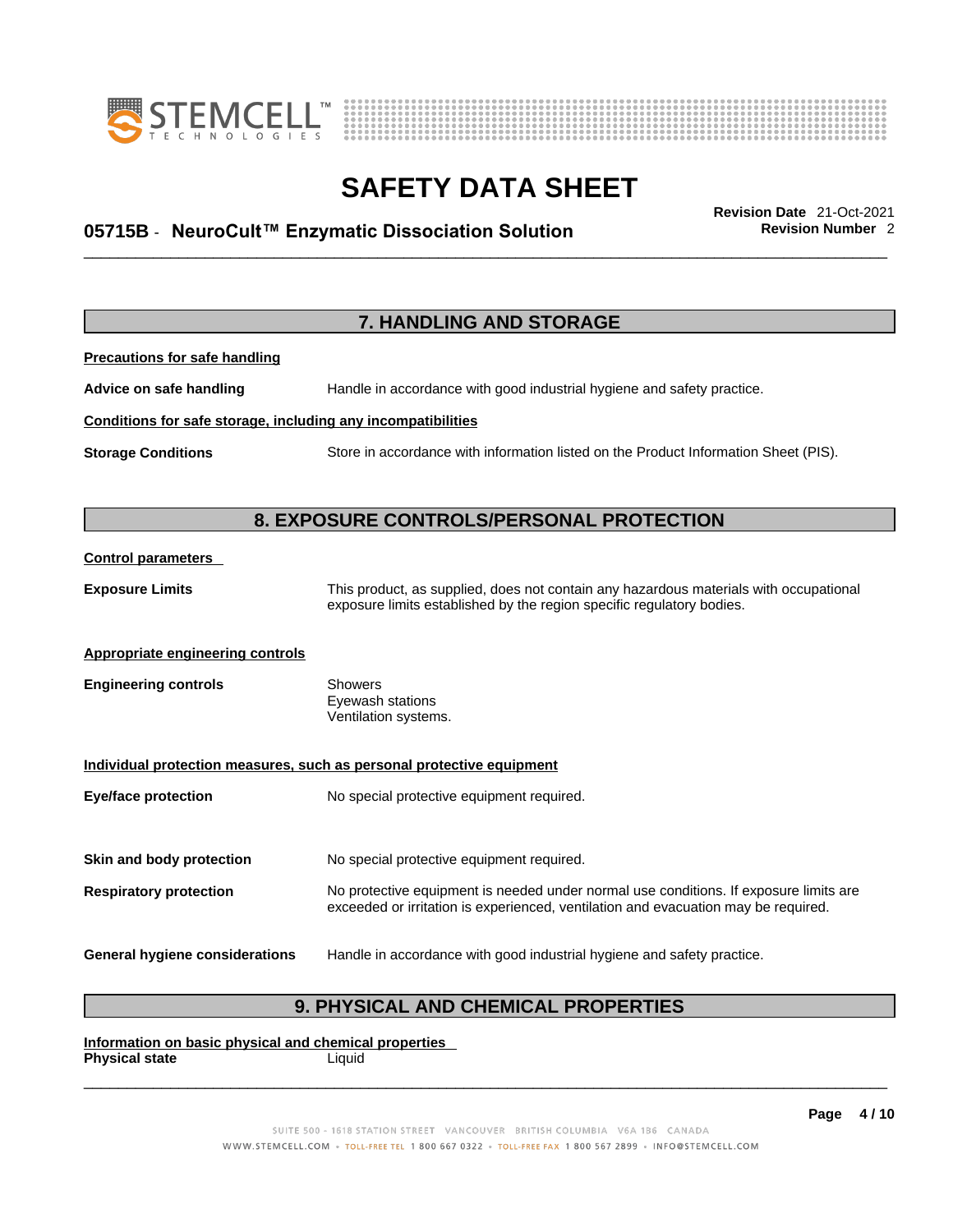



# \_\_\_\_\_\_\_\_\_\_\_\_\_\_\_\_\_\_\_\_\_\_\_\_\_\_\_\_\_\_\_\_\_\_\_\_\_\_\_\_\_\_\_\_\_\_\_\_\_\_\_\_\_\_\_\_\_\_\_\_\_\_\_\_\_\_\_\_\_\_\_\_\_\_\_\_\_\_\_\_\_\_\_\_\_\_\_\_\_\_\_\_\_ **Revision Date** 21-Oct-2021 **05715B** - **NeuroCult™ Enzymatic Dissociation Solution Revision Number** 2

**Appearance** Clear<br> **Color Color** red **Odor No data available**<br> **Odor threshold No data available** 

**Explosive properties**<br> **Oxidizing properties**<br> **Oxidizing properties**<br> **No information available Oxidizing properties Property CONSCRUTE ACCORDING METHOD Values <b>CONSCRUTE ACCORDING METHOD METHOD METHOD VALUES Property Remarks** • **Method pH** No data available None known **Melting point / freezing point** No data available None known<br> **Rojling point / bojling range** No data available None Known None known **Boiling point / boiling range** No data available **None known**<br>
No data available **None known**<br>
No data available **None known Evaporation rate Cone Cone Access Mone Cone Cone Cone Access Provident Cone Cone Access Provident Cone known<br>
<b>Flammability (solid. gas)** No data available Cone Cone Known **Flammability (solid, gas)** No data available None known **Flammability Limit in Air None known None known Upper flammability limit:** No data available **Lower flammability limit:** No data available **Vapor pressure** 1980 in the Modata available 1980 in the Known None known<br> **Vapor density** 1980 in the None Known None known None known **Vapor density** No data available None known **Relative density Water solubility** No data available None known **Solubility in other solvents** No data available None known **Partition coefficient**<br> **Autoignition temperature**<br>
No data available None None known<br>
None known **Autoignition temperature** Mo data available Mone known<br> **Decomposition temperature** No data available None known **Decomposition temperature** No data available<br> **Kinematic viscosity** No data available **Kinematic viscosity No data available None known**<br> **Discussible No data available None known**<br>
None known **Dynamic viscosity No data available None known** 

**Other Information** 

No data available

**No data available** 

**Softening point**<br> **Molecular weight**<br> **Molecular weight**<br> **Molecular weight**<br> **Molecular weight No information available Molecular formula** No information available **VOC Content (%)**<br> **Content (%)**<br>
No information available<br>
No information available **No information available Bulk density No information available** 

#### **10. STABILITY AND REACTIVITY**

| Reactivity                                                              | No information available.                                 |
|-------------------------------------------------------------------------|-----------------------------------------------------------|
| Chemical stability                                                      | Stable under recommended transport or storage conditions. |
| <b>Possibility of hazardous reactions</b> None under normal processing. |                                                           |
| <b>Conditions to avoid</b>                                              | None known based on information supplied.                 |
| Incompatible materials                                                  | None known based on information supplied.                 |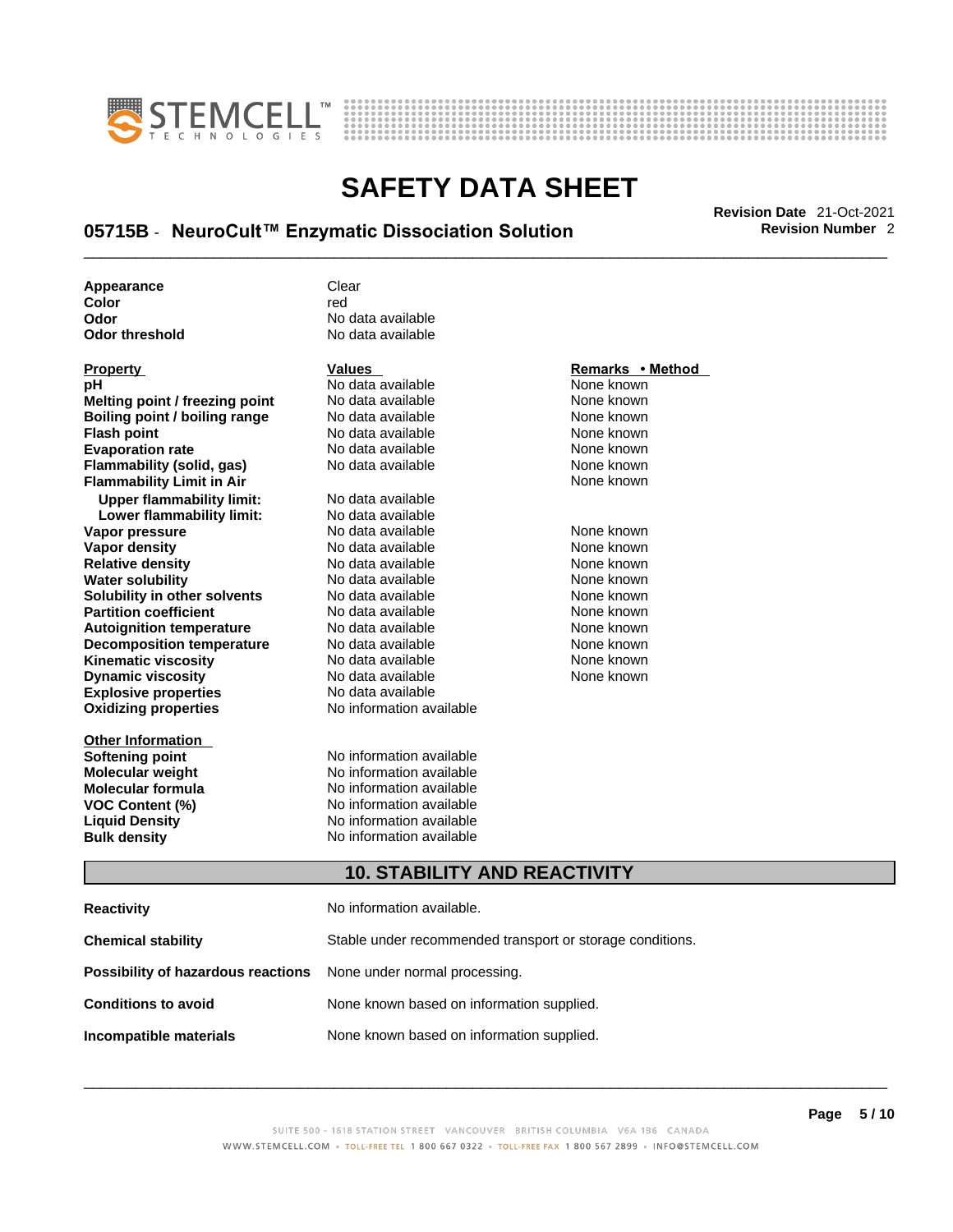



# \_\_\_\_\_\_\_\_\_\_\_\_\_\_\_\_\_\_\_\_\_\_\_\_\_\_\_\_\_\_\_\_\_\_\_\_\_\_\_\_\_\_\_\_\_\_\_\_\_\_\_\_\_\_\_\_\_\_\_\_\_\_\_\_\_\_\_\_\_\_\_\_\_\_\_\_\_\_\_\_\_\_\_\_\_\_\_\_\_\_\_\_\_ **Revision Date** 21-Oct-2021 **05715B** - **NeuroCult™ Enzymatic Dissociation Solution Revision Number** 2

**Hazardous decomposition products** None known based on information supplied.

### **11. TOXICOLOGICAL INFORMATION**

**Information on likely routes of exposure**

**Product Information**

| <b>Inhalation</b>                                                            | Specific test data for the substance or mixture is not available. |  |
|------------------------------------------------------------------------------|-------------------------------------------------------------------|--|
| Eye contact                                                                  | Specific test data for the substance or mixture is not available. |  |
| <b>Skin contact</b>                                                          | Specific test data for the substance or mixture is not available. |  |
| Ingestion                                                                    | Specific test data for the substance or mixture is not available. |  |
| Symptoms related to the physical, chemical and toxicological characteristics |                                                                   |  |
| No information available.<br>Symptoms                                        |                                                                   |  |
| <b>Numerical measures of toxicity</b><br>Acute toxicity                      |                                                                   |  |

**Unknown acute toxicity** 7.63E-06 % of the mixtureconsists of ingredient(s) of unknown toxicity 7.63E-06 % of the mixture consists of ingredient(s) of unknown acute oral toxicity 7.63E-06 % of the mixture consists of ingredient(s) of unknown acute dermal toxicity 7.63E-06 % of the mixture consists of ingredient(s) of unknown acute inhalation toxicity (gas) 7.63E-06 % of the mixture consists of ingredient(s) of unknown acute inhalation toxicity (vapor) 7.63E-06 % of the mixture consists of ingredient(s) of unknown acute inhalation toxicity (dust/mist) Product Information

#### **Delayed and immediate effects as well as chronic effects from short and long-term exposure**

| <b>Skin corrosion/irritation</b>                                | No information available. |
|-----------------------------------------------------------------|---------------------------|
| <b>Product Information</b>                                      |                           |
| Serious eye damage/eye irritation<br><b>Product Information</b> | No information available. |
| Respiratory or skin sensitization<br><b>Product Information</b> | No information available. |
| <b>Germ cell mutagenicity</b>                                   | No information available. |
|                                                                 |                           |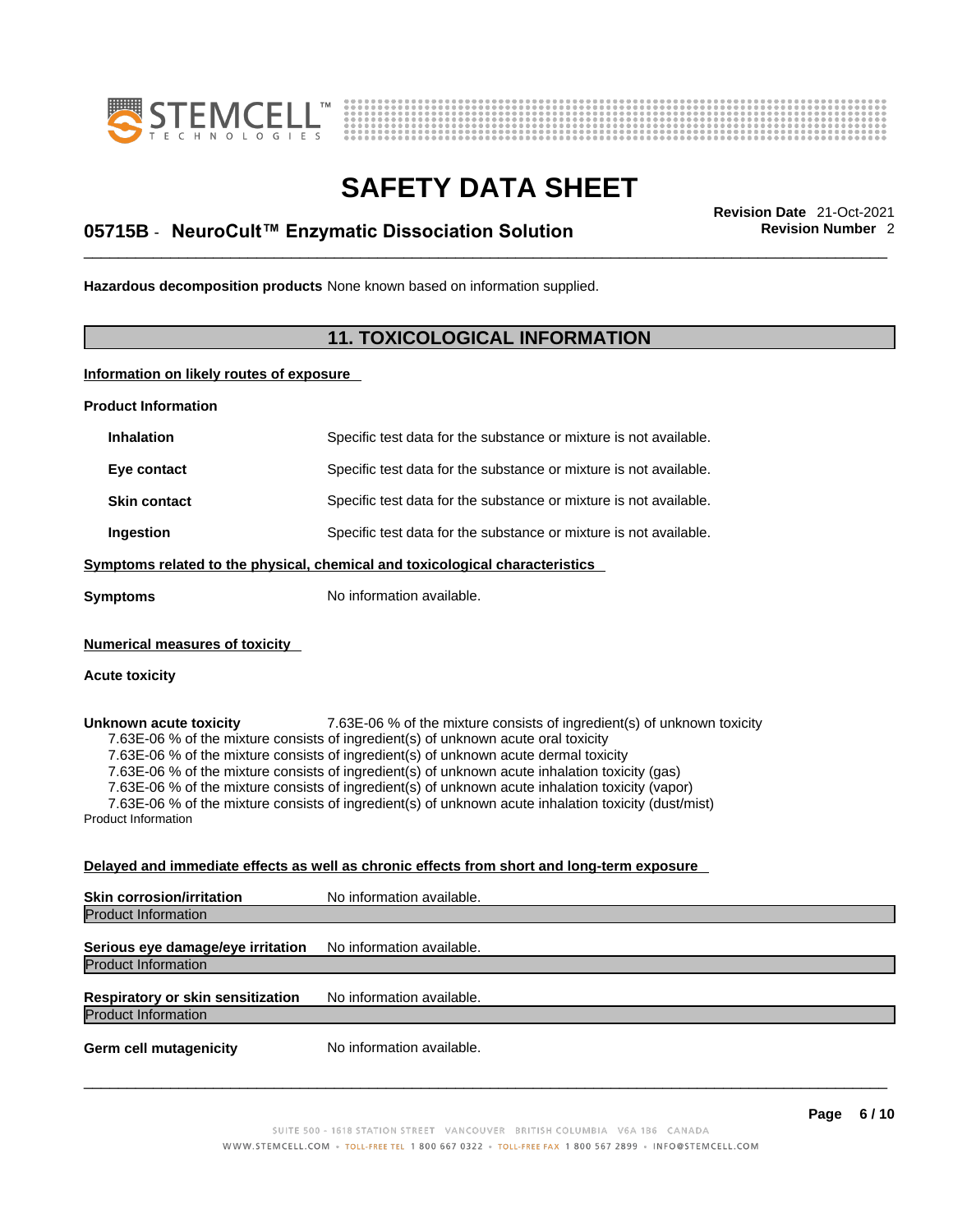



# \_\_\_\_\_\_\_\_\_\_\_\_\_\_\_\_\_\_\_\_\_\_\_\_\_\_\_\_\_\_\_\_\_\_\_\_\_\_\_\_\_\_\_\_\_\_\_\_\_\_\_\_\_\_\_\_\_\_\_\_\_\_\_\_\_\_\_\_\_\_\_\_\_\_\_\_\_\_\_\_\_\_\_\_\_\_\_\_\_\_\_\_\_ **Revision Date** 21-Oct-2021 **05715B** - **NeuroCult™ Enzymatic Dissociation Solution Revision Number** 2

| <b>Product Information</b>             |                                                                                                                    |
|----------------------------------------|--------------------------------------------------------------------------------------------------------------------|
| Carcinogenicity                        | No information available.                                                                                          |
| <b>Reproductive toxicity</b>           | No information available.<br><b>Product Information</b>                                                            |
| <b>STOT - single exposure</b>          | No information available.<br><b>Product Information</b>                                                            |
| <b>STOT - repeated exposure</b>        | No information available.<br><b>Product Information</b>                                                            |
| <b>Aspiration hazard</b>               | No information available.                                                                                          |
|                                        | <b>12. ECOLOGICAL INFORMATION</b>                                                                                  |
| <b>Ecotoxicity</b>                     | <b>Product Information</b>                                                                                         |
|                                        |                                                                                                                    |
| <b>Persistence and degradability</b>   | No information available.                                                                                          |
| <b>Bioaccumulation</b>                 | There is no data for this product.                                                                                 |
| Other adverse effects                  | No information available.                                                                                          |
|                                        | <b>13. DISPOSAL CONSIDERATIONS</b>                                                                                 |
| <b>Waste treatment methods</b>         |                                                                                                                    |
| Waste from residues/unused<br>products | Dispose of in accordance with local regulations. Dispose of waste in accordance with<br>environmental legislation. |
| <b>Contaminated packaging</b>          | Do not reuse empty containers.                                                                                     |
|                                        |                                                                                                                    |

### **14. TRANSPORT INFORMATION**

DOT Not regulated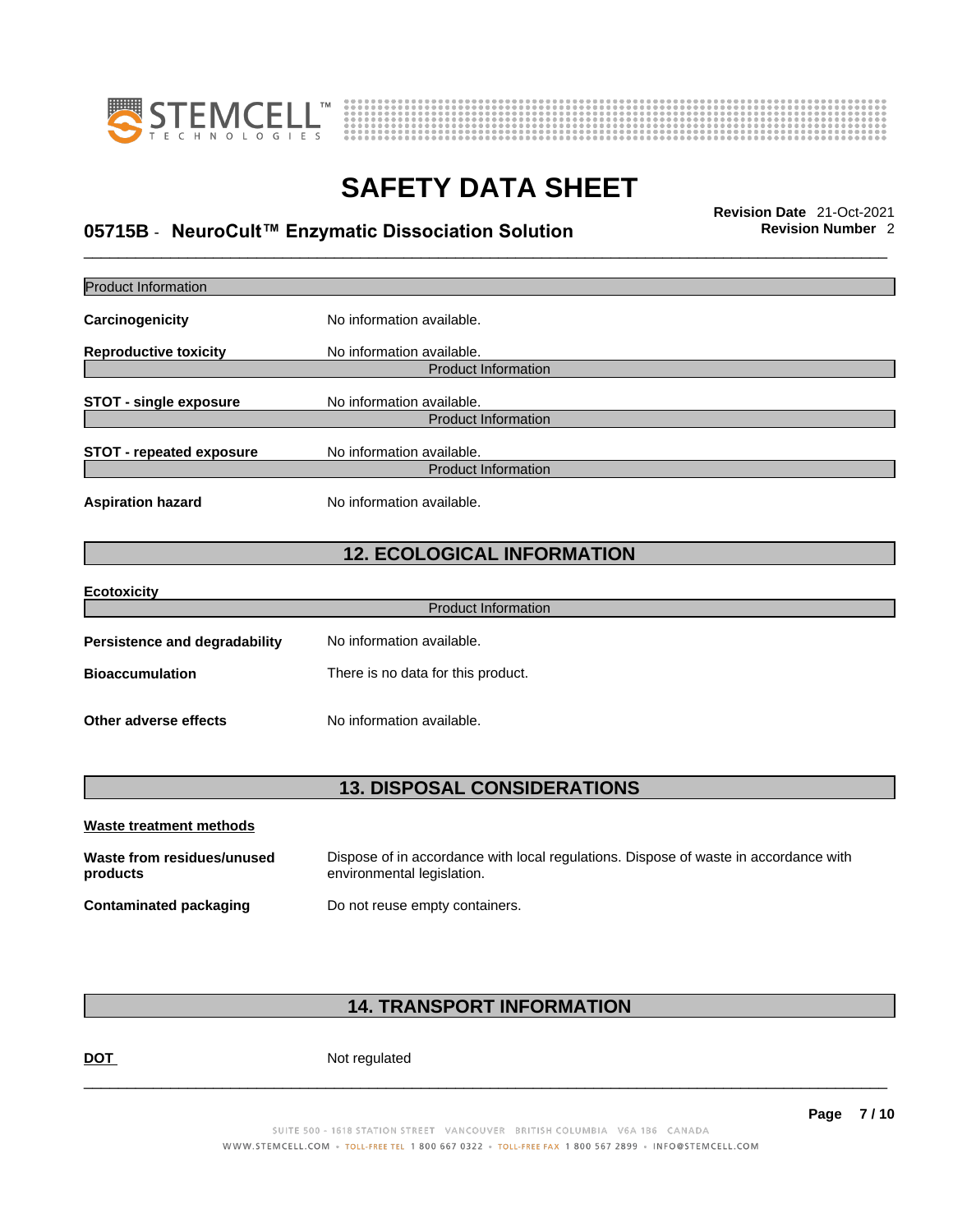



# \_\_\_\_\_\_\_\_\_\_\_\_\_\_\_\_\_\_\_\_\_\_\_\_\_\_\_\_\_\_\_\_\_\_\_\_\_\_\_\_\_\_\_\_\_\_\_\_\_\_\_\_\_\_\_\_\_\_\_\_\_\_\_\_\_\_\_\_\_\_\_\_\_\_\_\_\_\_\_\_\_\_\_\_\_\_\_\_\_\_\_\_\_ **Revision Date** 21-Oct-2021 **05715B** - **NeuroCult™ Enzymatic Dissociation Solution Revision Number** 2

| <b>TDG</b>  | Not regulated |
|-------------|---------------|
| <b>MEX</b>  | Not regulated |
| ICAO (air)  | Not regulated |
| <b>IATA</b> | Not regulated |
| <b>IMDG</b> | Not regulated |
| <b>RID</b>  | Not regulated |
| <b>ADR</b>  | Not regulated |
| <b>ADN</b>  | Not regulated |

#### **15. REGULATORY INFORMATION**

| International Inventories |                 |  |
|---------------------------|-----------------|--|
| <b>TSCA</b>               | Does not comply |  |
| <b>DSL/NDSL</b>           | Does not comply |  |
| <b>EINECS/ELINCS</b>      | Does not comply |  |
| <b>ENCS</b>               | Does not comply |  |
| <b>IECSC</b>              | Complies        |  |
| <b>KECL</b>               | Does not comply |  |
| <b>PICCS</b>              | Does not comply |  |
| <b>AICS</b>               | Does not comply |  |
|                           |                 |  |

 **Legend:** 

 **TSCA** - United States Toxic Substances Control Act Section 8(b) Inventory

 **DSL/NDSL** - Canadian Domestic Substances List/Non-Domestic Substances List

 **EINECS/ELINCS** - European Inventory of Existing Chemical Substances/European List of Notified Chemical Substances

 **ENCS** - Japan Existing and New Chemical Substances

 **IECSC** - China Inventory of Existing Chemical Substances

 **KECL** - Korean Existing and Evaluated Chemical Substances

 **PICCS** - Philippines Inventory of Chemicals and Chemical Substances

 **AICS** - Australian Inventory of Chemical Substances

#### **US Federal Regulations**

#### **SARA 313**

Section 313 of Title III of the Superfund Amendments and Reauthorization Act of 1986 (SARA). This product does not contain any chemicals which are subject to the reporting requirements of the Act and Title 40 of the Code of Federal Regulations, Part 372.

| No |  |
|----|--|
| No |  |
|    |  |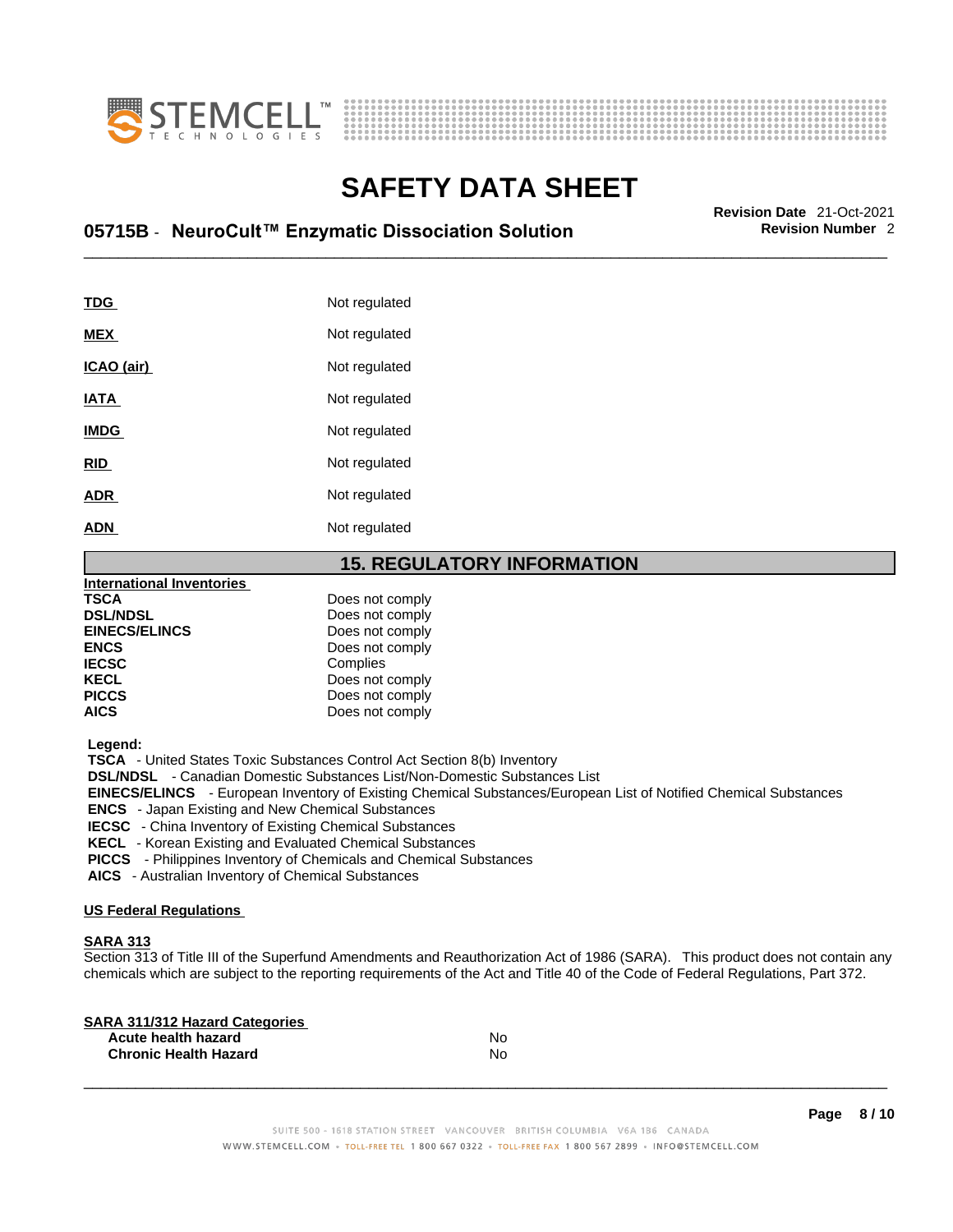



# \_\_\_\_\_\_\_\_\_\_\_\_\_\_\_\_\_\_\_\_\_\_\_\_\_\_\_\_\_\_\_\_\_\_\_\_\_\_\_\_\_\_\_\_\_\_\_\_\_\_\_\_\_\_\_\_\_\_\_\_\_\_\_\_\_\_\_\_\_\_\_\_\_\_\_\_\_\_\_\_\_\_\_\_\_\_\_\_\_\_\_\_\_ **Revision Date** 21-Oct-2021 **05715B** - **NeuroCult™ Enzymatic Dissociation Solution Revision Number** 2

| Fire hazard                       | N٥  |
|-----------------------------------|-----|
| Sudden release of pressure hazard | No. |
| <b>Reactive Hazard</b>            | No  |

#### **CWA** (Clean Water Act)

This product does not contain any substances regulated as pollutants pursuant to the Clean Water Act (40 CFR 122.21 and 40 CFR 122.42).

#### **CERCLA**

This material, as supplied, does not contain any substances regulated as hazardous substances under the Comprehensive Environmental Response Compensation and Liability Act (CERCLA) (40 CFR 302) or the Superfund Amendments and Reauthorization Act (SARA) (40 CFR 355). There may be specific reporting requirements at the local, regional, or state level pertaining to releases of this material.

#### **US State Regulations**

#### **California Proposition 65**

This product does not contain any Proposition 65 chemicals.

#### **U.S. State Right-to-Know Regulations**

#### **US State Regulations**

| Chemical name | New<br><b>Jersey</b> | <b>Massachusetts</b> | 'ennsylvania |
|---------------|----------------------|----------------------|--------------|
| Water         |                      |                      |              |
| 7732-18-5     |                      |                      |              |

#### **U.S. EPA Label Information**

**EPA Pesticide Registration Number** Not applicable

#### **16. OTHER INFORMATION, INCLUDING DATE OF PREPARATION OF THE LAST REVISION**

**Prepared By, State Control. STEMCELL Technologies Canada Inc.** Cuality Control. STEMCELL Technologies Canada Inc.

**Revision Date** 21-Oct-2021

**Revision Note** Noinformation available.

**Disclaimer**

The information provided in this Safety Data Sheet is correct to the best of our knowledge, information and belief at the date of its publication. The information given is designed only as a guidance for safe handling, use, processing, storage, transportation, disposal and release and is not to be considered a warranty or quality specification. The information relates only to the specific material designated and may not be valid for such material used in combination with any other